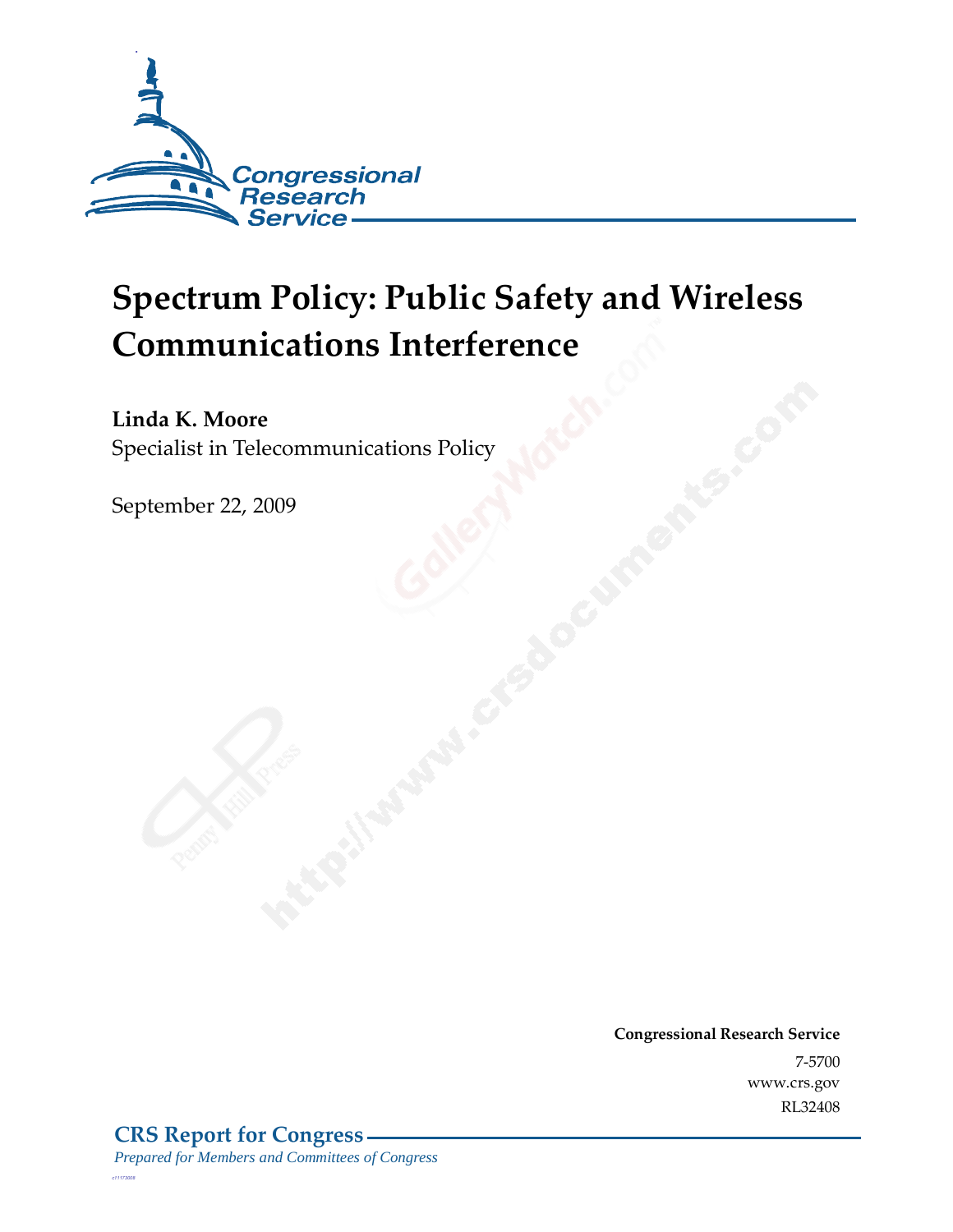### **Summary**

.

In mid-2005, wireless communications managers commenced the process of moving selected public safety radio channels to new frequencies. This was the first step in a three-year plan to move public safety users to new channels in order to mitigate persistent problems with interference to their radio communications. The majority of documented incidents of interference were attributed to the network built by Nextel Communications, Inc (now Sprint Nextel). As part of an agreement originally made between Nextel and the Federal Communications Commission (FCC), some public safety wireless users have moved or will move to new frequencies, with the wireless company paying all or part of the cost. The rebanding agreement was not affected by the merger between Nextel and Sprint Corporation. In return for the expenditures, and reflecting the value of spectrum that Sprint Nextel relinquished as part of the band reconfiguration, the FCC assigned new spectrum licenses to the wireless company. The FCC set the "windfall" value of the new licenses, after allowing for the value of the licenses being relinquished, at \$2.8 billion. The costs that Sprint Nextel incurs in the rebanding process are being applied to the \$2.8 billion windfall. If the total is less than \$2.8 billion, Sprint Nextel will be required to make an "antiwindfall" payment to the U.S. Treasury for the difference. If the costs exceed \$2.8 billion, Sprint Nextel is obligated to pay them without any new concessions from the FCC.

The rebanding plan is being implemented by the 800 MHz Transition Administrator (TA), created by the FCC for this purpose. The TA's ongoing responsibilities are to set priorities, establish schedules, and oversee reimbursement to parties for eligible expenses associated with relocation. Disagreements about the implementation of the plan that the TA cannot resolve on its own or through mediation are in most cases referred to the FCC. From the outset, there have been debates about the transition plan, such as maintaining interoperability, scheduling, and reimbursement for costs incurred. As the band reconfiguration proceeds, debates have often become protracted negotiations—and even litigatious disputes—slowing the transition process.

The original plan set a deadline of June 2008 to complete the transition, with the calculation – or true-up – of the anti-windfall payment to occur six months later. Deadlines have been extended through waivers on a case-by-case basis. Consequently, the deadline for the true-up has also been extended, most recently until December 2009. By that time, the TA expects to have sufficient information on the costs of rebanding to calculate the anti-windfall payment – if any – that Sprint Nextel will be obligated to pay.

Additional delays are occurring in U.S. border areas. The transition plan for frequencies along the Canadian border is scheduled for completion in April 2011. Negotiations continue with Mexico about rebanding frequencies along the Mexican border.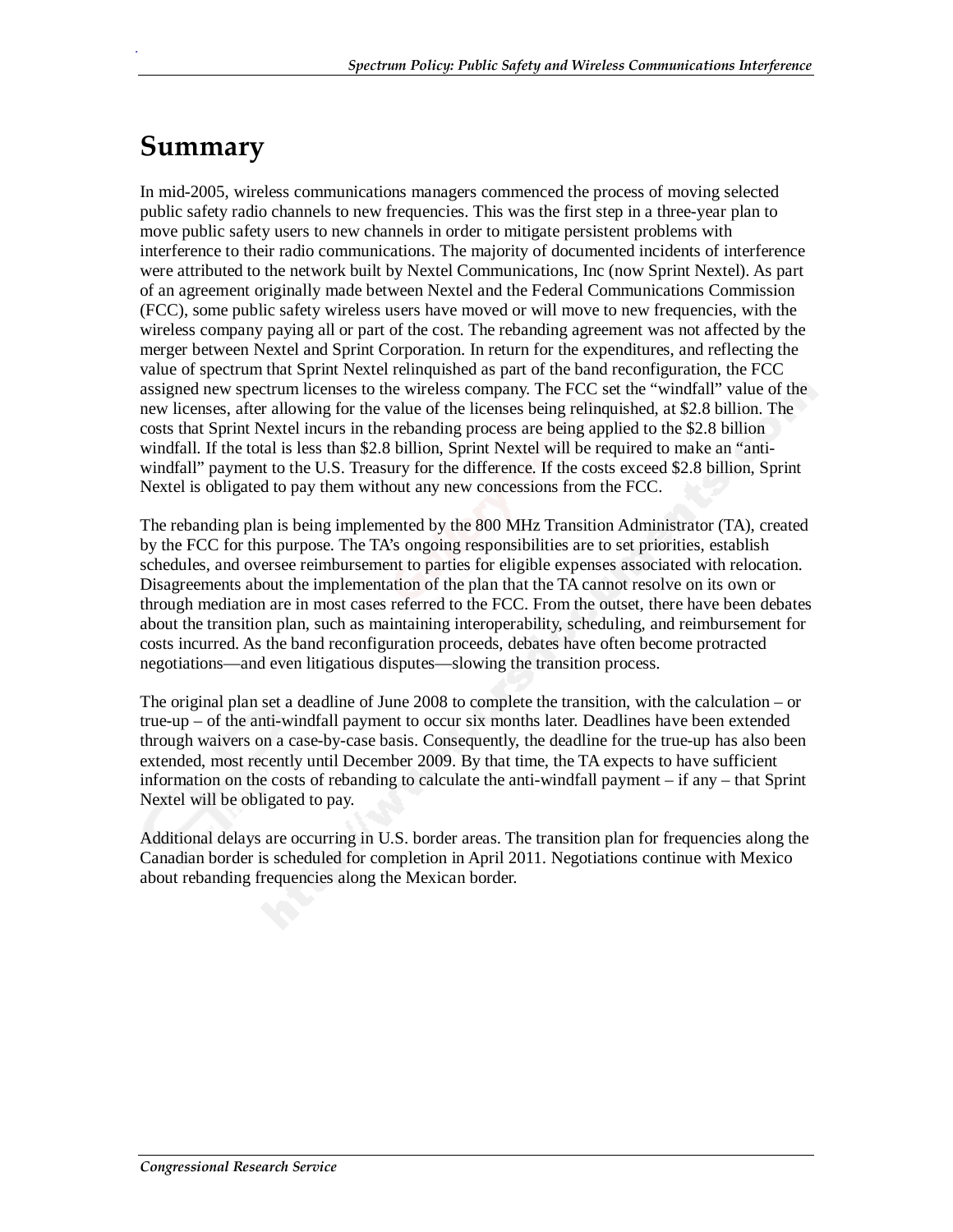## **Contents**

#### Contacts

|--|--|--|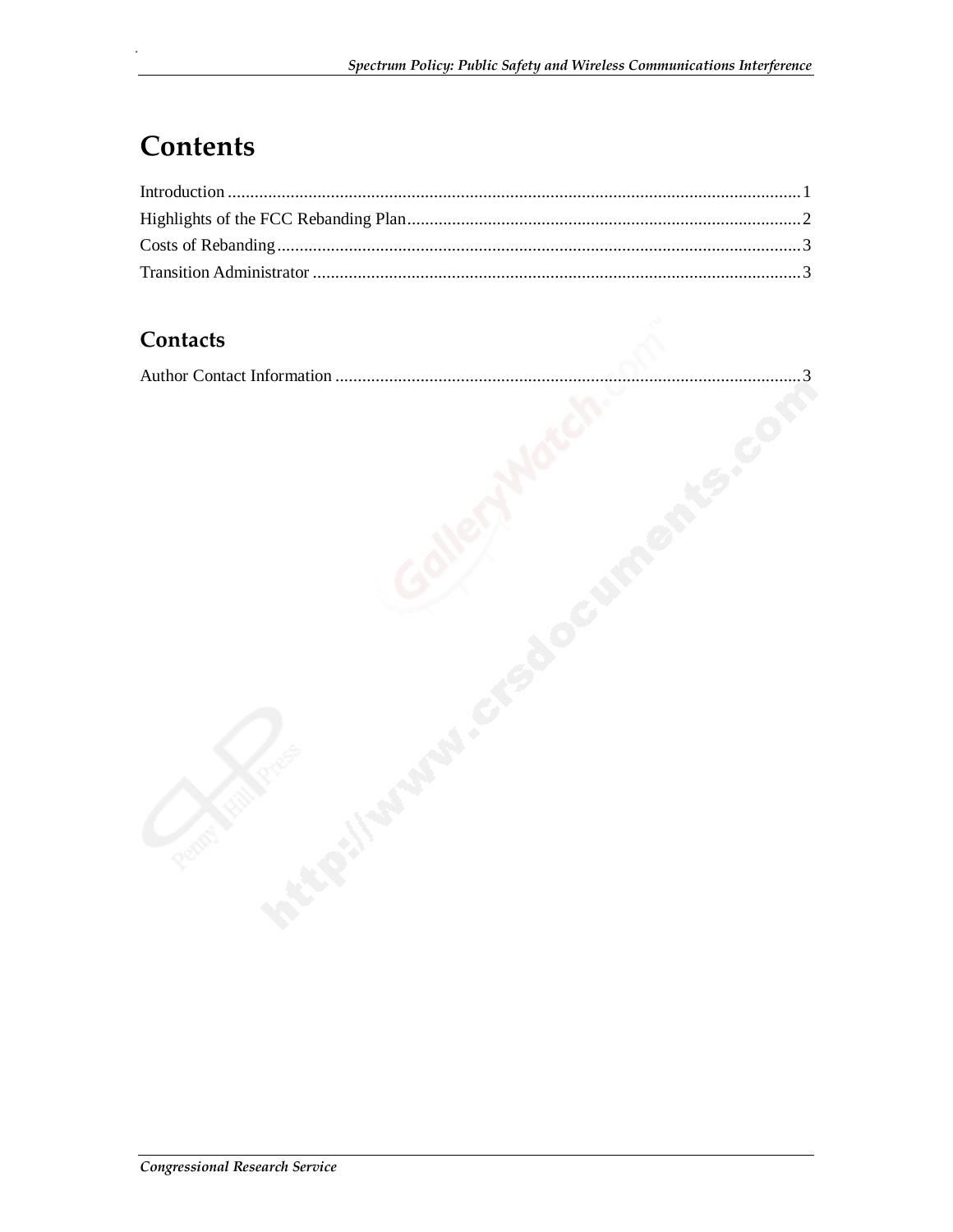#### **Introduction**

.

Wireless signals are subject to various types of interference, even when operating within assigned frequencies. The Federal Communications Commission (FCC) regulates commercial radio, television, commercial wireless services, and state and local public safety and other non-federal uses of radio frequency spectrum. Its primary tool in dealing with interference to wireless transmissions is to prevent it by the judicious allocation of radio frequencies, following band plans designed to preclude or minimize most types of interference. In the case of frequencies at  $800$  MHz,<sup>1</sup> interference has been caused primarily by transmissions from commercial cell phone towers, many of which are part of Sprint Nextel's "push to talk" network.<sup>2</sup> When the frequencies in the 800 MHz band were first assigned, the FCC did not anticipate that channels in that band intended for short messages over commercial mobile radio (used by taxi dispatchers, for example) would—with time, technology, and soaring consumer demand for wireless service—be converted to a heavily-trafficked national cell phone network. The commercial allocations at 800 MHz were closely interleaved with public safety allocations, with the expectation that the (presumably) lowusage commercial assignments would act as buffers to prevent interference with public safety channels.

The FCC announced in 2004 that it had agreed upon a rebanding plan to consolidate public safety frequencies and those used by some other operators, such as utilities, in the lower part of the 800 MHz band, while moving some of the 800 MHz channels acquired by Nextel, and some other commercial users, to the higher end of the band. The band reconfiguration is expected to eliminate interference caused by the close proximity and interleaving of commercial and public safety channels. The decision reached by the FCC in general supported a rebanding plan first proposed by Nextel in 2001. After months of negotiations, clarifications and technical corrections, a modified plan was accepted in February  $2005$ .<sup>3</sup> The conversion process was scheduled to be completed by June 26, 2008. Disputes related to cost reimbursement have delayed the transition, however. Because waivers extending deadlines are granted on a case-bycase basis, the final completion date is not certain.

Additional delays are occurring in U.S. border areas. The transition plan for frequencies along the Canadian border is scheduled for completion in April 2011. Negotiations continue with Mexico about rebanding frequencies along the Mexican border.<sup>4</sup>

**.** 

<sup>&</sup>lt;sup>1</sup> Radio frequency spectrum is measured in hertz. Radio frequency is the portion of electromagnetic spectrum that carries radio waves. The distance an energy wave takes to complete one cycle is its wavelength. Frequency is the number of wavelengths measured at a given point per unit of time, in cycles per second, or hertz (Hz). Typical designations are: kHz—kilohertz or thousands of hertz; MHz—megahertz, or millions of hertz; and GHz—gigahertz, or billions of hertz.

 $2$  In a letter it filed with the FCC, dated May 16, 2003, Nextel wrote: "Ten percent of all public safety agencies licensed at 800 MHz have reported experiencing interference from the lawful operations of Nextel [and others]." This letter and other comments can be found by going to the FCC Electronic Comment Filing System (ECFS) on the FCC website http://www.fcc.gov/cgb/ecfs/. In ECFS, click "Search for Filed Comments," insert "02-55" in the box marked "Proceeding," and then search the file.

<sup>3</sup> "Nextel Accepts FCC 800 MHz Interference Solution," FCC News, February 7, 2005, at http://www.fcc.com.

<sup>4</sup> FCC documents and rulings are under WT Docket No. 02-55.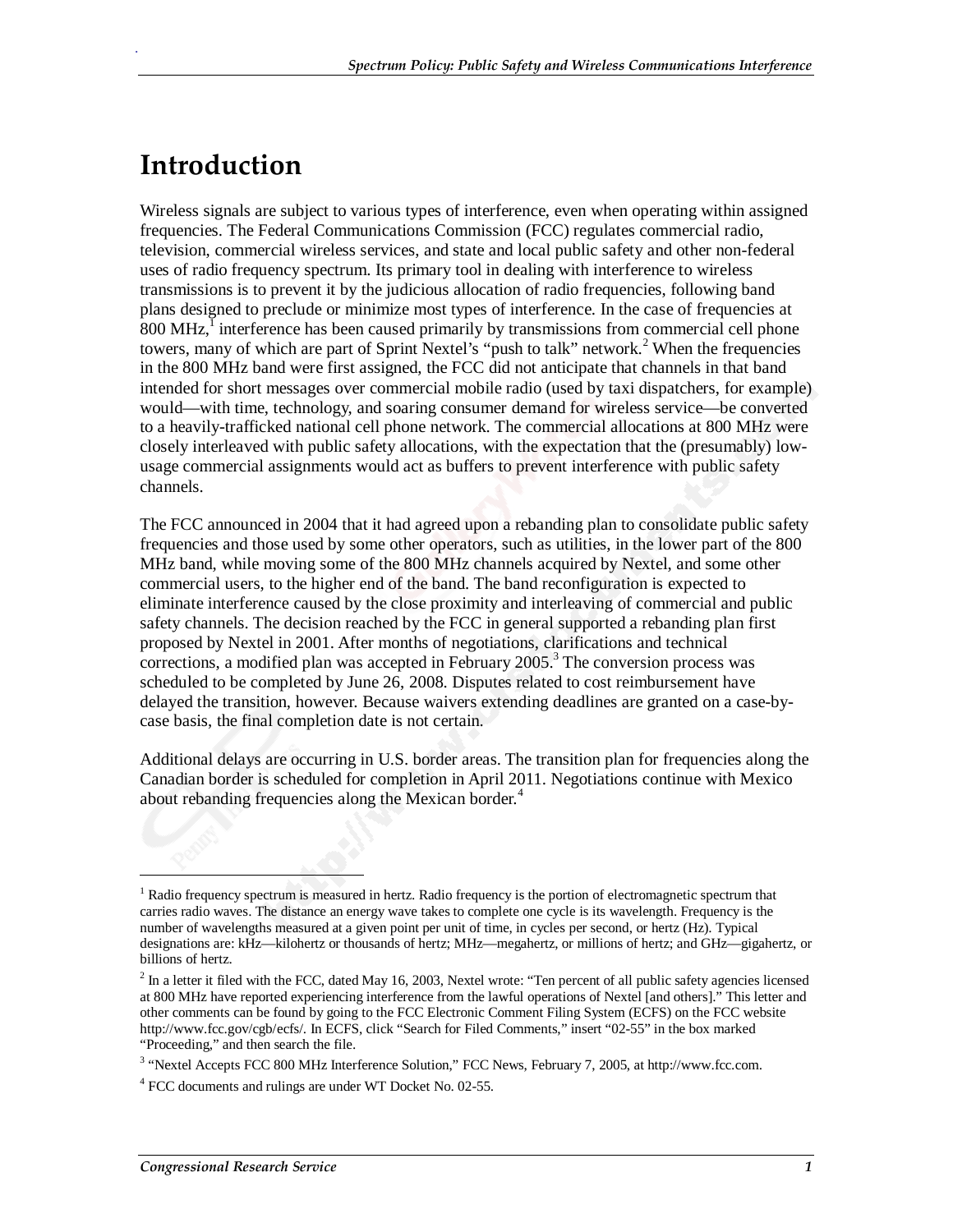### **Highlights of the FCC Rebanding Plan**

The news release announcing the FCC decision regarding the decision for rebanding provided a summary of key points,<sup>5</sup> some of which are highlighted below. These provisions, negotiated with Nextel, apply to Sprint Nextel effective as of the date of the merger.

- Separate "generally incompatible technologies" by eliminating interleaving.
- Move channels designated for interoperability to the lower end of the band, close to the planned public safety band at 700 MHz.
- Require public safety systems to relocate to channels at 809-815 MHz and 854-860 MHz.
- Require certain business and industrial users to relocate to channels at 809-815 MHz and 854-860 MHz.
- Require Enhanced Specialized Mobile Radio users, "ESMR," to relocate to 817- 824 MHz and 862-869 MHz.
- Until the band relocation plan is complete, apply "Enhanced Best Practices" to define and correct interference that will place "strict responsibility on carriers to fix such interference."
- Require Nextel to give up some of its licenses at 800 MHz and all of its licenses at 700 MHz.
- Modify Nextel's licenses to provide the right to operate at 1910-1915 MHz and 1990-1995 MHz, "conditioned on Nextel fulfilling certain obligations specified in the Commission's decision."
- Value the 1.9 GHz spectrum rights to be assigned to Nextel at almost \$4.9 billion, less the cost of relocating incumbent users in those channels.
- Credit Nextel the value of the spectrum rights it is relinquishing at 700 MHz and 800 MHz plus the "actual costs" to Nextel in relocating "all incumbents in the 800 MHz band."
- Require Nextel to make an "anti-windfall payment" to the Treasury at the conclusion of the relocation process that will equal the difference between the \$4.9 billion valuation and the cumulative credits.
- Require Nextel to provide public safety users at 800 MHz and incumbent users at 1.9 GHz with "comparable facilities."
- Require Nextel to establish escrow accounts and a letter of credit in the amount of \$2.5 billion, to "ensure that the band reconfiguration process will be completed."
- Provide an independent "Transition Administrator" to authorize disbursements, "subject to *de novo* Commission review."

1

.

<sup>5</sup> "FCC Adopts Solution to Interference Problem Faced by 800 MHz Public Safety Radio System," FCC News, July 8, 2004, at http://www.fcc.gov.